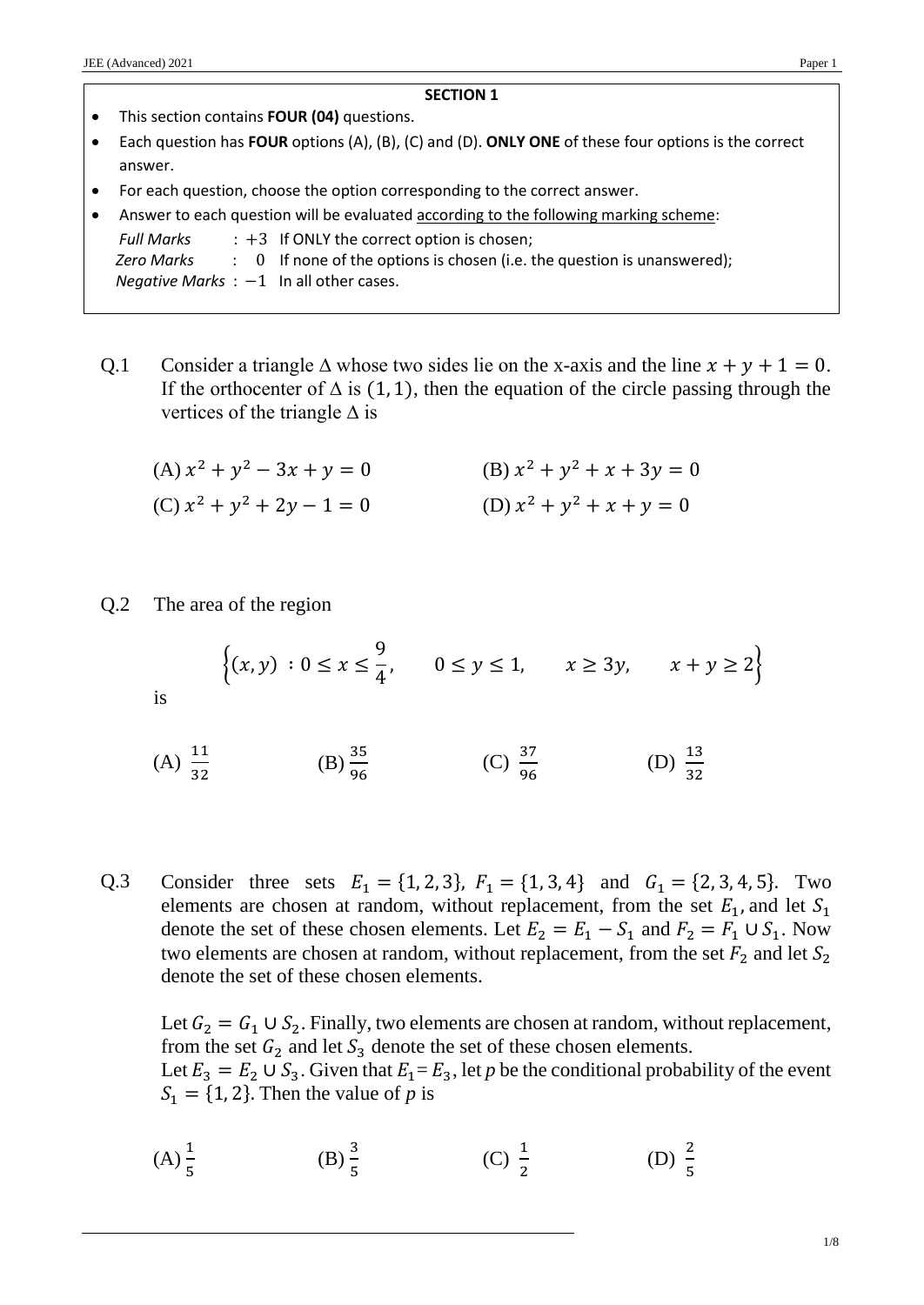$Q.4$ Let  $\dot{a}_5 \dot{\hat{a}}_6 \dot{\hat{a}}_6 \dot{\hat{a}}_5$   $\dot{a}_6$  be positive valued angles (in radian) such that  $a_5$  E  $a_6$  E ® E  $a_{5,4}$  L t è Define the complex numbers L A<sup>U</sup> a V<sub>b</sub> L V<sub>25</sub>A<sup>U</sup> o for GL t áuáå ás ráwhere EL  $\sqrt[3]{\frac{1}{2}}$  . Consider the statement2 and 3 given below.

2:  $\sqrt{6}$  F V<sub>2</sub> E V<sub>2</sub> F V<sub>2</sub> F V<sub>2</sub> E V<sub>2</sub> F V<sub>24</sub> Q tè

3:  $\sqrt{6}$  F  $\sqrt{6}$  E  $\sqrt{6}$  F  $\sqrt{6}$  E  $\mathcal{O}$  E  $\sqrt{6}$  E  $\sqrt{6}$  E  $\sqrt{6}$  F  $\sqrt{6}$  Q vè

Then

- (A) P is TRUE and 3 is FALSE
- (B) 3 is TRUE andP is FALSE
- (C) both P and 3 are TRUE
- (D) both P and 3 are FALSE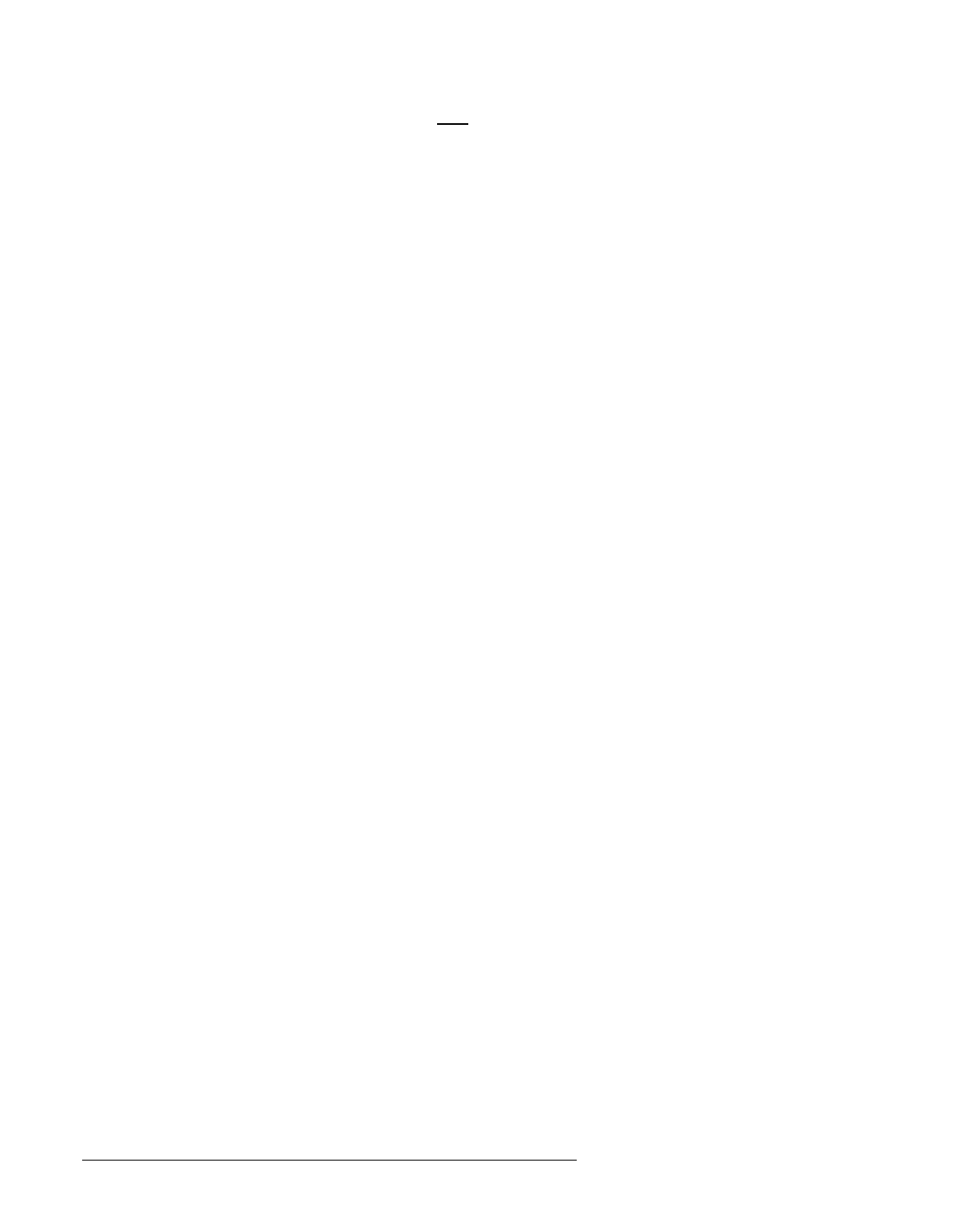### SECTION 2

- $x$  This section contain  $B$ HREE (03) uestion stems.
- x There are TWO (02)questions corresponding to each question stem.
- x The answer to each question is Na MERICAL VALUE
- x For each question enter the correct numerical value corresponding to the answer in the designated using the mouse and the excreen virtual numeric keypad.
- $x$  If the numerical value has more than twe cimal place struncate/round-off the value to TWO decimal places.
- x Answer to each question will be evaluatad cording to the following marking scheme
	- Full Marks : Et If ONLY the correct numerical value is enterted the designated place;
	- Zero Marks : r In all other cases.

## Question Stem for Question Nos. 5 and 6

Question Stem

Three numbers are chosen at random,  $\alpha$  and anotherwith replacement, from the set  $5 \text{ L}$  sá ává ás r  $\frac{4}{15}$  be the probability that the maximum of chos numbers is at least 81 and be the probability that the minimum of chosen numb is at most 40.

- Q.5 Thevalue of  $\frac{169}{8}$  L<sub>5</sub> is 444 ä
- $^{\textrm{Q.6}}$  The value of $\frac{569}{8}$ L $_6$ is 4444 ä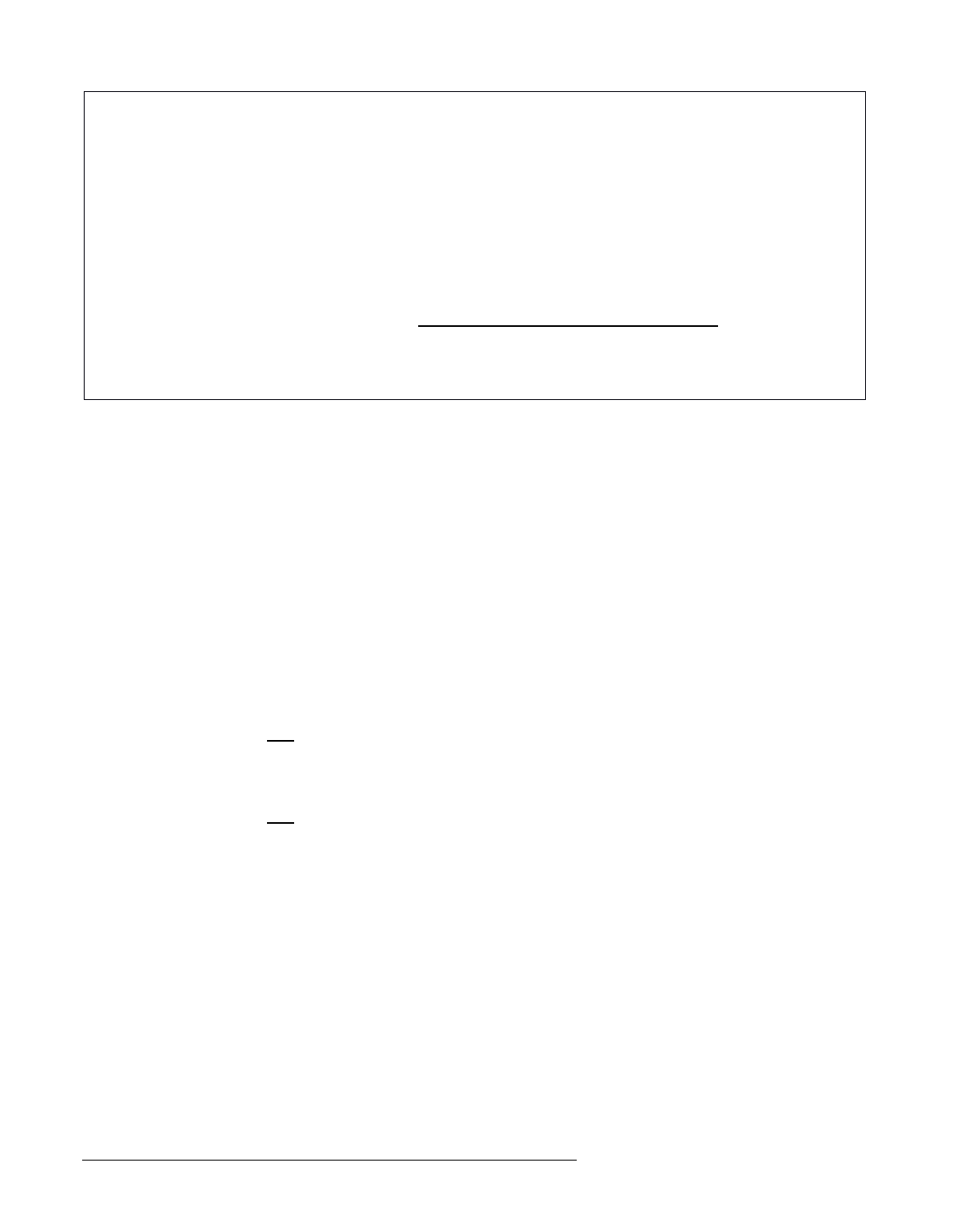**Question Stem** 

Let Ualland Upe real numbers such that the system of linear equations

is consistent Let / represent the determinant of the matrix

\n
$$
\dot{U} \text{ t } \hat{U}
$$
  
\n $\dot{L} \text{ e} \dot{U} \text{ s } \text{ r i}$   
\n $\dot{F} \text{s} \text{ r } \text{s}$ \n

Let 2be the planeontainingall those: UaUaL for which the above system of line equations is consistent, and be the square of the distance of the pointr as at; from theplane 2

Q.7 The value of M is 444

Q.8 The value of & is 444

Question Stem for Question Nos9 and 10 **Question Stem** 

Consider the lines  $_5$  and  $.6$  defined by

 $1.5$   $\overline{a}$  T $\overline{a}$  E UF s L r and  $1.6$   $\overline{a}$  T $\overline{a}$  F UE s L r

"  $f \circ \xi \pm \pi$  '  $\bullet - f$  let % be the locus of a poin 2 such that the product of th distance of 2 from  $\cdot$  5 and the distance of from  $\cdot$  6 is  $\tilde{a}^6$ . The line UL t T E s meets % at two points 4 and 5 awhere the distance betweerand 5 is  $\frac{3}{4}$  y r

Let theperpendicular bisector of 5meet % at two distinct points 4"and 5<sup>n\*</sup> det & be the square of the distance between 4 "and 5."

Q.9 The value of  $\tilde{a}^6$  is  $444$ 

Q.10 The value of & is 444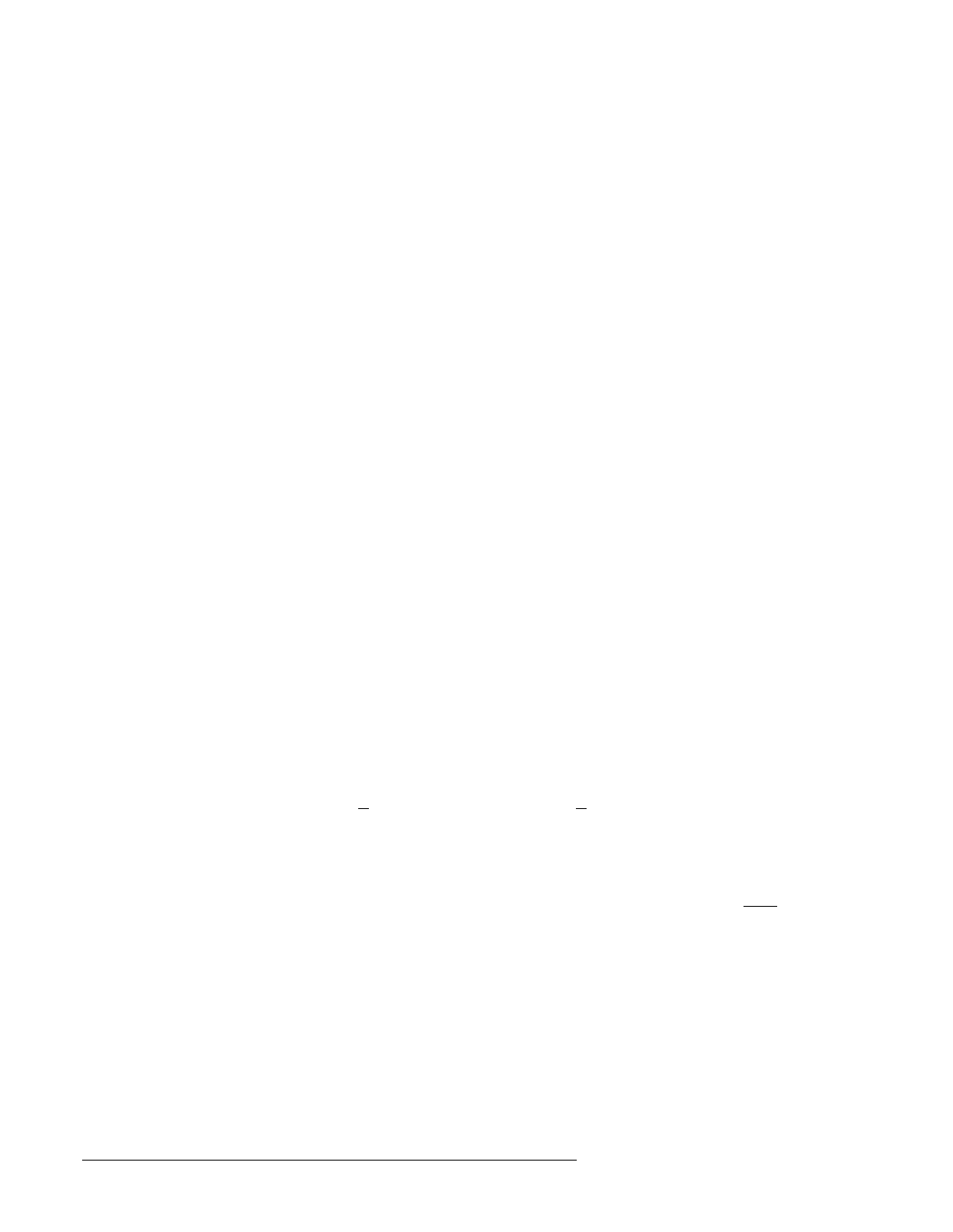SECTION 3 x This section contain  $\mathbb{S}$ IX(06) questions. x Each question has OUR ptions (A), (B), (C) and (DONE OR MORE THAN ON These four  $option(s)$  is (are)  $correct answer(s)$ .  $x$  For each question, choose the option (s) corresponding to (all) the correct answer (s). x Answer to each question will be evaluated according to the following marking scheme Full Marks  $\therefore$  Ev If only (all) the correct option(s) is(arehosen; Partial Marks : Eu If all the four options are correctut ONLY three options are chosen Partial Marks : Et If three or more options are correct but ONLY two options are chosen, both which are correct; Partial Marks : Es If two or more options are correct but ONLY one option is chosen and it is a correct option; Zero Marks : r If unanswered Negative Marks Ft In all other cases  $x$  For example, in a question, if (A))  $AB$ d (D) are the ONLY three ptions corresponding to correct answersthen choosing ONLY  $(A)$ ,  $(B)$  and  $(D)$  get Evmarks; choosing  $ONLMA$ ) and  $B$ ) will get  $Et$  marks; choosing ONLY(A) and (D) will get Et marks; choosing ONLY  $(\text{End } \mathsf{D})$  will get Et marks; choosing ONLY (A) will get smark; choosing ONLY (B) will get smark; choosing ONLY (D) will getsmark; choosing no option(s) (i.e. the question is unanswered) get r marksand choosing any other optiq $(s)$  will get Ft marks.

Q.11 For any  $u$  H umatrix  $\ell$ , let  $\ell$  denote the determinant of  $\Delta$  et

'L et s t u  $\mathbf u$ z su sz iá2L er r siand (L ez sz sui s r r r s r s u t t v u

If 3 is a nonsingular matrix of order  $H$  u then which of the following statement is (are) TRUE ?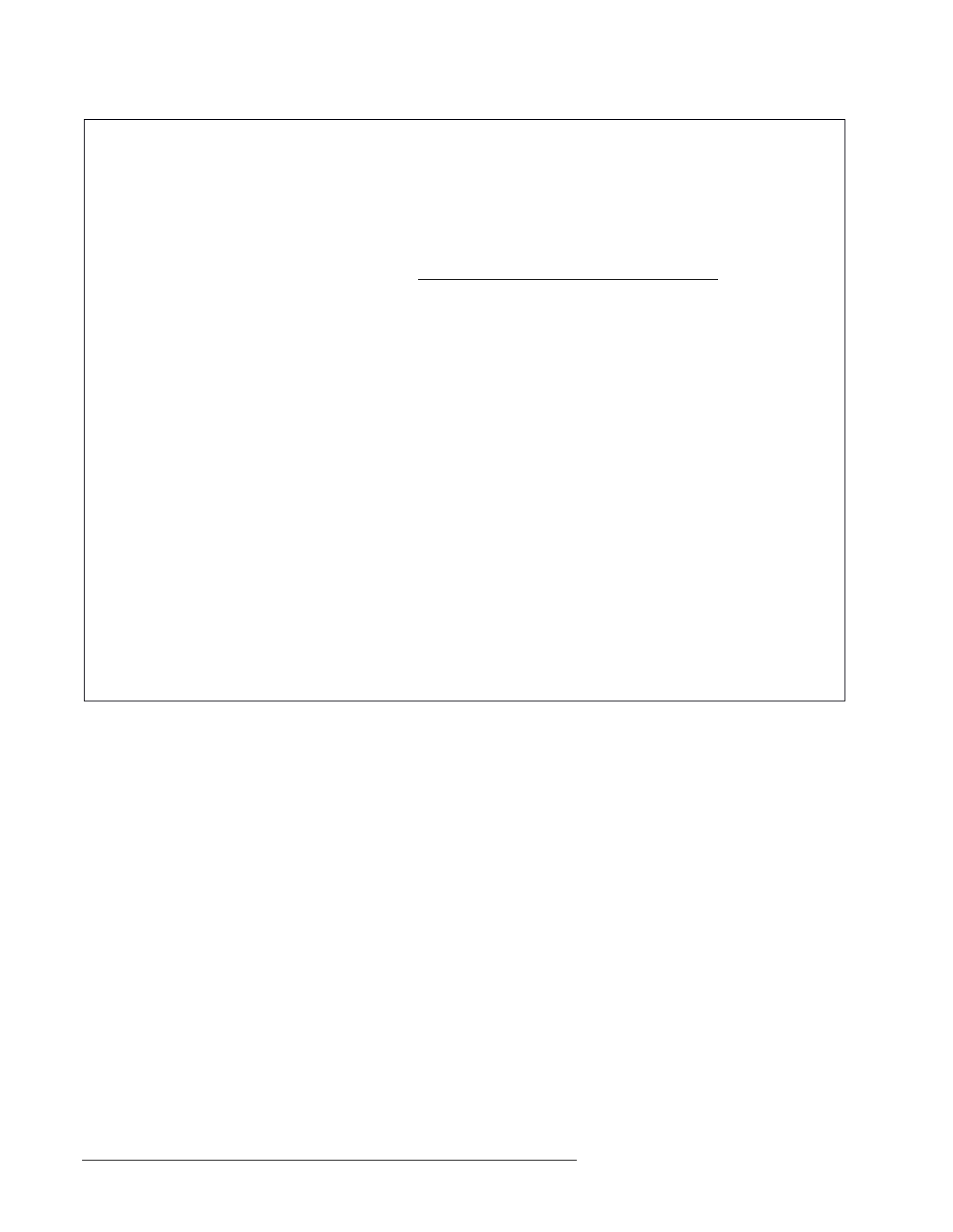(A)  $(L 2' 2$  and  $2^6 L$  er s ri (B) '3 E 2 ( $3^{25}$  L '3 E 2 ( $3^{25}$ (C) :' ( $\frac{7}{7}$  P ' ( $\frac{6}{7}$ 

(D) Sum of the diagonal entries  $d^{25}$  2 E ( is equal tathesum of diagonal entries of  $E 2^{25}$  (2

Q.12 Let Bã9 \ 9 be defined by

B:T; L 
$$
\frac{T^6 \text{ F uTF x}}{T^6 \text{ E t TE v}}
$$

Then which of the following statements (are) TRUE ?

- (A) Bis decreasing in the intervalent  $dF$  s;
- (B) Bis increasing in the intervals at;
- (C) Bis onto
- (D) Range of Bis  $\mathbf{F}_{\frac{1}{6}}^7$  at C
- Q.13 Let ' a and G be three events aving probabilities 2:'; L<sup>5</sup> á 2:(; L<sup>5</sup> f • t2:); L<sup>5</sup> and let 2:'  $\hat{e}$  ( $\hat{e}$ ); L $\frac{5}{54}$ . For any event<sup>\*</sup>, if  $*$ <sup> $\ddot{\circ}$ </sup> denotes its complement, then which of the followi statements is (ard)RUE ?

(A) 2:  $\hat{e}$  ( $\hat{e}$ )  $\ddot{O}$ ;  $Q_{\frac{5}{84}}$ (B) 2:  $\overline{0}$  ê (  $\hat{e}$  );  $Q_{\overline{5}q}$ (D) 2:  $\ddot{O}$   $\hat{e}$  ( $\ddot{O}$   $\hat{e}$ )  $\ddot{O}$ ;  $Q_{\overline{56}}$ (C) 2:  $\ddot{e}$  ( $\ddot{e}$ ); Q $\frac{57}{6}$ 

Q.14 For any u H umatrix /, let / denote the determinant of  $\ddot{a}$  et +be the u H uidentity matrix. Let ' and ( be two u H umatrices such that +F '(; is invertible. If ) L :+F '( $;^{25}$ , then which of the following statemenis (are) TRUE ?

(A)  $(' L +F (' ' ))'$ (B) :+F (';:+E ()'; L +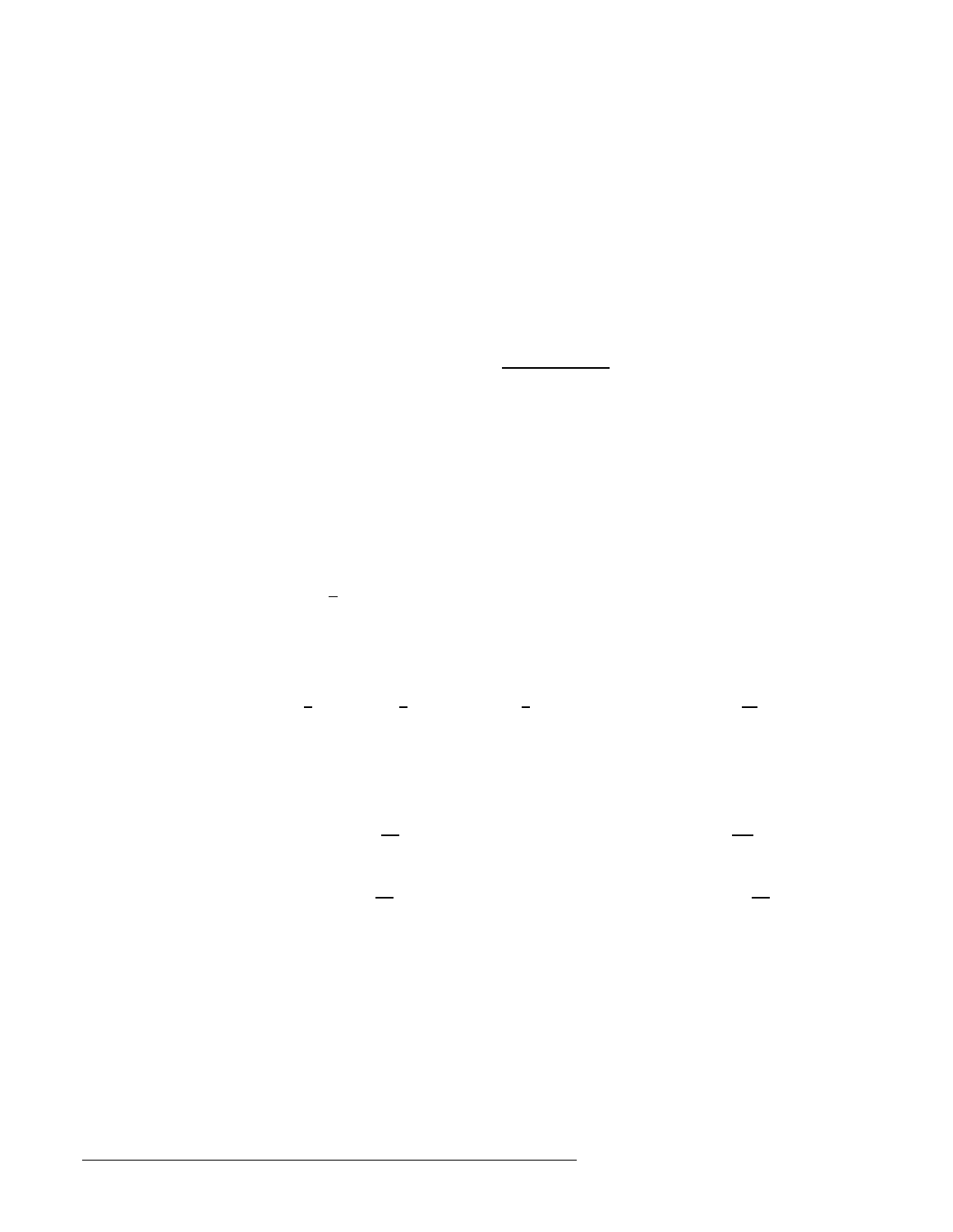$(C)$  '() L)'(  $(D)$ : +F  $('$  ;: +F  $()$  ; L +

### Q.15 For any positive integed fet  $5<sub>4</sub>$   $\tilde{a}$  r  $\tilde{a}$ <sup>y</sup>;  $\setminus$  9 be defined by

$$
5_{\underline{a}}:T; \ L \ \acute{i} \ \underset{\text{p\textcircled{a}}}{\overset{\acute{a}}{\sum}} \dots \ \frac{95}{5} \frac{F}{F} \frac{F \ G \ G E \ s; T^6}{T} \ G \ \acute{a}
$$

where for any T D 9, ... <sup> $\mathfrak{p}_2$ </sup>: T; D : r  $\hat{\mathbf{\omega}}$ ; and  $-f^2\hat{\mathfrak{p}}$ : T; D  $\mathfrak{F}$   $\frac{1}{6}$  A Then which of the following statements (are) TRUE ?

(A)  $5\frac{1}{4}$  T; L  $\frac{1}{6}$  F  $-f^{2}$   $\frac{5}{6}$   $\frac{5}{5}$   $\frac{5}{4}$  Afor all T P r (B)  $\check{Z}$  (•... '. $\mathbf{5}_{\check{a}}$  : T; ; L Tá^ ' "f ŽIŽP r (C) The equation $57 : T$ ; L  $\frac{1}{8}$  has aroot in : r á»;

(D) 
$$
-f k\delta_a
$$
: T; o  $Q_{\widehat{B}}^5$ , for all J R s f • †T P r

Q.16 For any complex numbe  $E \perp ?E E$ ,  $E \oplus f$  "%,  $E \perp E$  è  $\hat{z}$  avhere  $E \perp \sqrt[3]{F}$  s. Let Uand Ube real numbers such that all complex numbers VL TE E satisfying  $f''$   $\circledast$  AL<sub>7</sub>, the ordered pair TaU, lies on the circle

$$
\mathsf{T}^6\mathrel{\mathsf{E}}\mathrel{\mathsf{U}}^6\mathrel{\mathsf{E}}\mathsf{w}\mathsf{T}\mathrel{\mathsf{F}}\mathsf{u}\mathsf{U}\mathsf{E}\mathsf{v}\mathrel{\mathsf{L}}\mathsf{r}
$$

Then which of the following statements (are) TRUE ?

(A) Ù L Fs (B) Ù Ú L v (C) Ù Ú L Fv (D) Ú L v